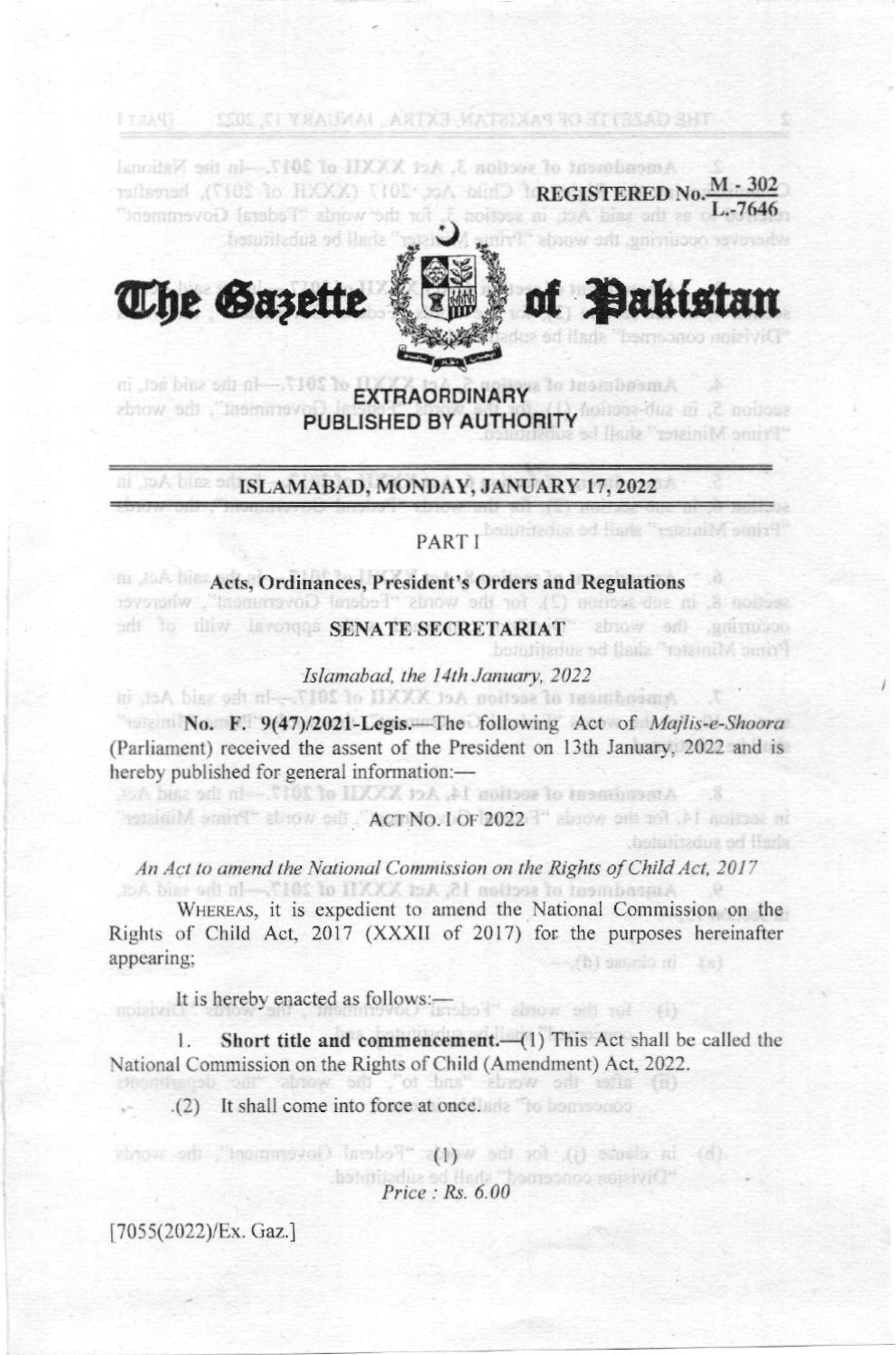Amendment of section 3, Act XXXII of 2017.—In the National  $2.$ Commission on the Rights of Child Act, 2017 (XXXII of 2017), hereafter referred to as the said Act, in section 3, for the words "Federal Government" wherever occurring, the words "Prime Minister" shall be substituted.

3. Amendment of section 4, Act XXXII of 2017. - In the said Act, in section 4, in sub-section (2), for the words "Federal Government", the words "Division concerned" shall be substituted.

Amendment of section 5, Act XXXII of 2017.—In the said act, in  $4.$ section 5, in sub-section (1), for the words "Federal Government", the words "Prime Minister" shall be substituted.

Amendment of section 6, Act XXXII of 2017. - In the said Act, in 5. section 6, in sub-section (2), for the words "Federal Government", the words "Prime Minister" shall be substituted.

6. Amendment of section 8, Act XXXII of 2017. In the said Act, in section 8, in sub-section (2), for the words "Federal Government", wherever occurring, the words "Division concerned with approval with of the Prime Minister" shall be substituted.

Amendment of section Act XXXII of 2017.-In the said Act, in 7. section 10, for the words "Federal Government", the words "Prime Minister" shall be substituted, at about no multigent advantagement for property (inconstitute)

the impadable into add brown

Amendment of section 14, Act XXXII of 2017. - In the said Act, in section 14, for the words "Federal Government", the words "Prime Minister" shall be substituted.

9. Amendment of section 15, Act XXXII of 2017.—In the said Act, in section 15,-000 lan about 500 lapons or headerple, and governed refinents compan out on (THE to HXXX) THIS art blidO to admit

- (a) in clause  $(d)$ .
	- for the words "Federal Government", the words "Division  $(i)$ concerned" shall be substituted; and

shall to an all plans because the settlements of the state

to mother is come will be been weeper

Hasl / WYNIRZOTE

- (ii) after the words "and to", the words "the departments concerned of" shall be inserted; and a state of the state of the state of the state of the state of the state of the state of the state of the state of the state of the state of the state of the state of the state of the s
- (b) in clause (j), for the words "Federal Government", the words "Division concerned" shall be substituted.